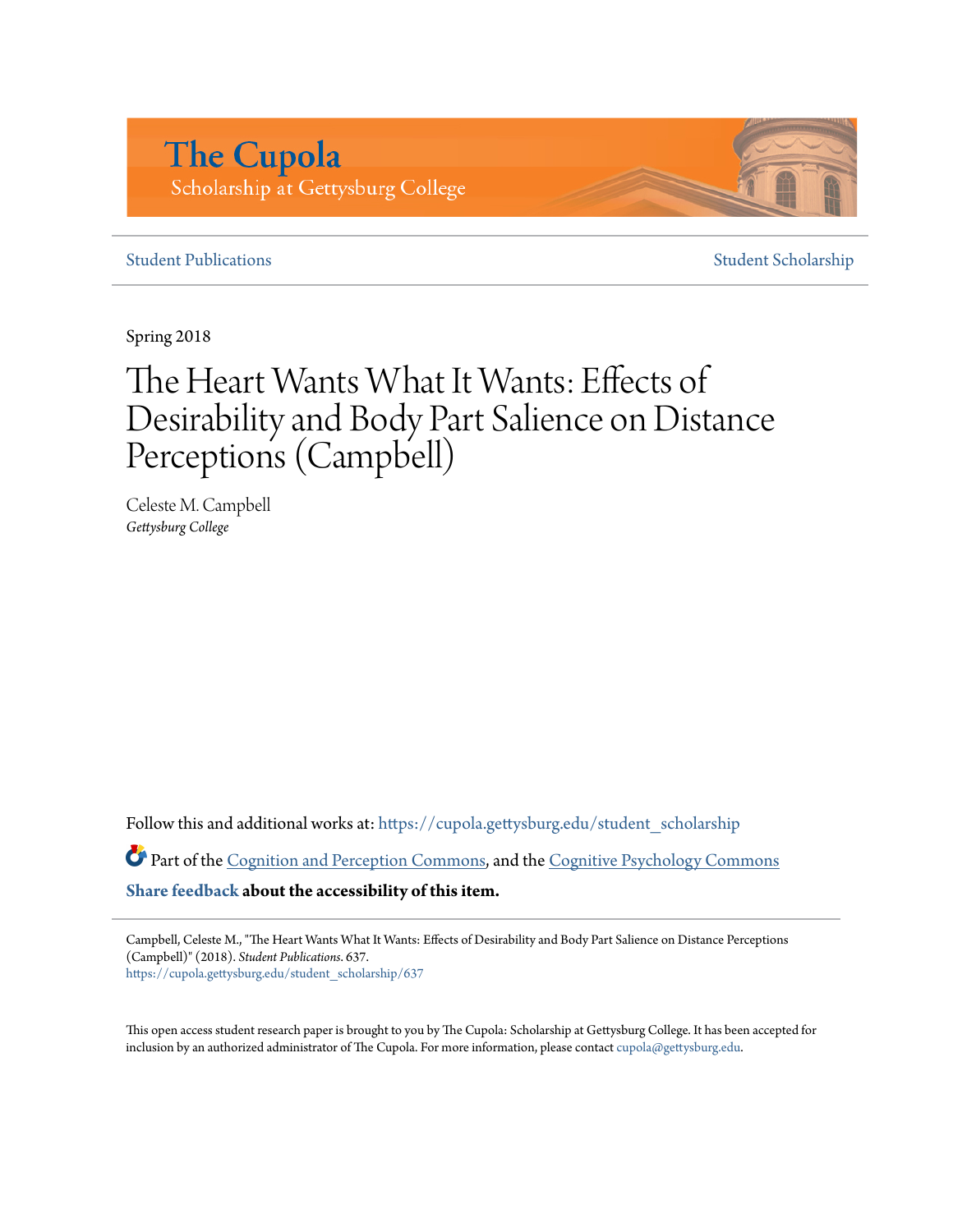## The Heart Wants What It Wants: Effects of Desirability and Body Part Salience on Distance Perceptions (Campbell)

#### **Abstract**

Previous research has shown that desirability influences perceived distance to an object, such that desirable objects are perceived as closer to the viewer than undesirable objects (Balcetis & Dunning, 2010). Research regarding conceptual metaphors has suggested that making the head or heart salient by placing the index finger there produces characteristics commonly associated with these body parts (i.e., emotionality for the heart and rationality for the head) (Fetterman & Robinson, 2013). The current studies examined the effects of desirability and head or heart salience on distance perception. Participants had their attention drawn to their head or their heart by touching it with their index finger while throwing a beanbag towards a desirable or a neutral object. In Experiment 2, a verbal estimate of distance was also measured. We predicted that, due to the popular association of the heart with desire, there would be a significant interaction between desirability of an object and hand placement. Specifically, there would be no effect of hand placement when the object was neutral, but heart-pointers would perceive the desirable object as closer than head-pointers. Results from both studies failed to support the predictions, as neither hand placement nor object desirability affected distance perceptions. Limitations and suggestions for further research are discussed.

#### **Keywords**

Embodied cognition, conceptual metaphor, desirability, body part salience

#### **Disciplines**

Cognition and Perception | Cognitive Psychology

**Comments** Written for Psych 315: Advanced Lab in Thinking and Cognition.

#### **Creative Commons License**

**[Creative](https://creativecommons.org/licenses/by-nc-nd/4.0/)** 

**This work is licensed under a** [Creative Commons Attribution-Noncommercial-No Derivative Works 4.0](https://creativecommons.org/licenses/by-nc-nd/4.0/) License [License.](https://creativecommons.org/licenses/by-nc-nd/4.0/)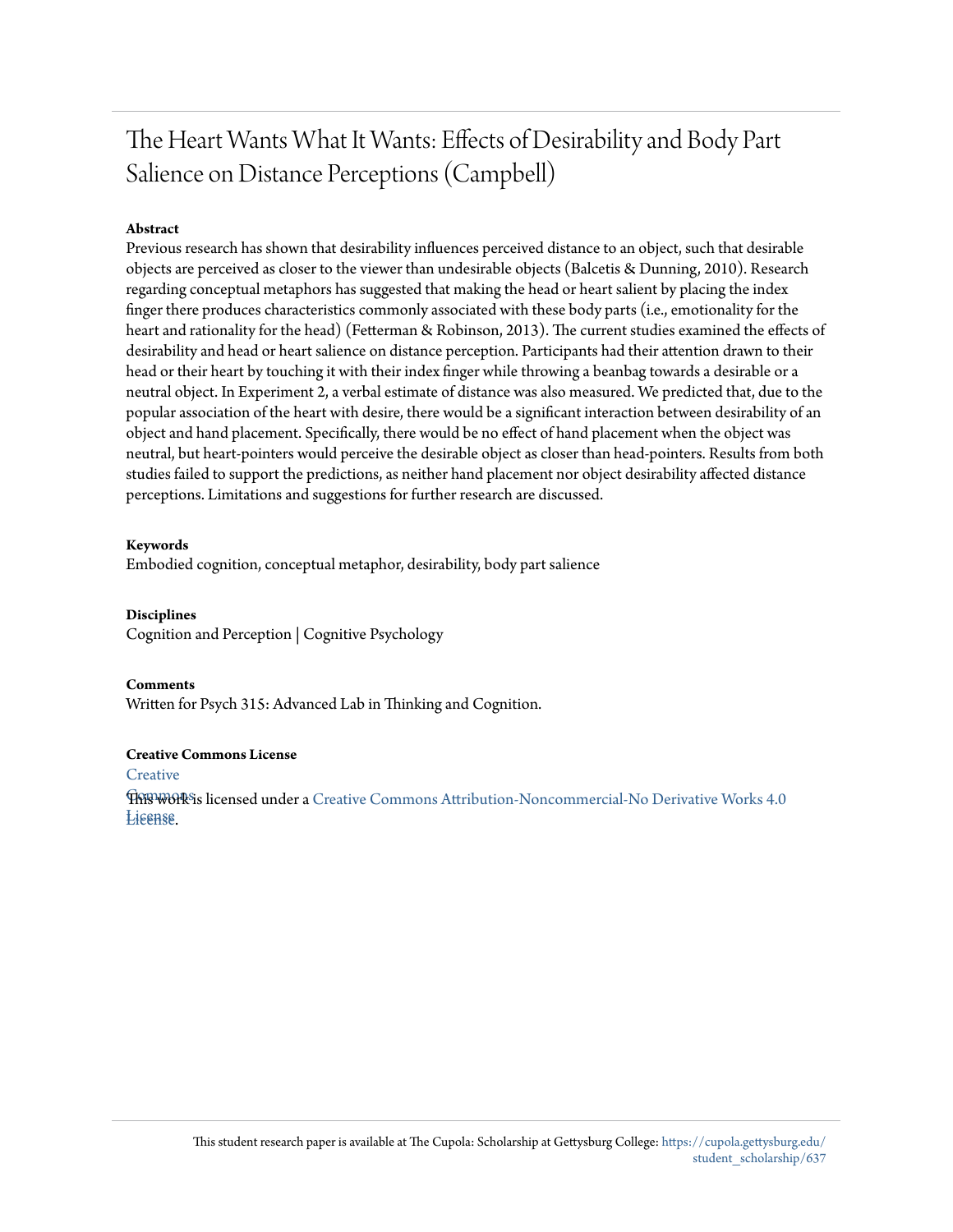The Heart Wants What It Wants: Effects of Desirability and Body Part Salience

on Distance Perceptions

Celeste Campbell

Gettysburg College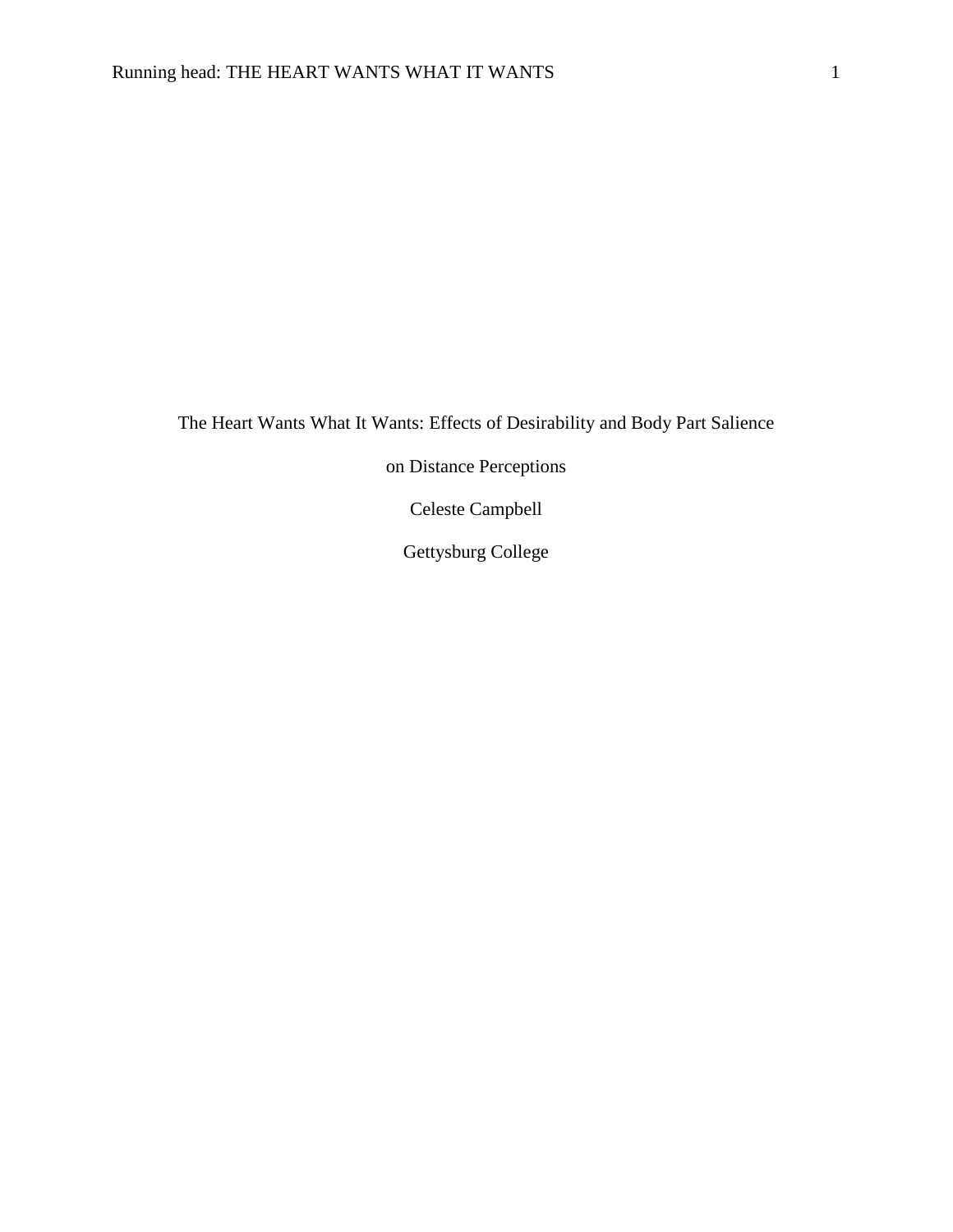#### Abstract

Previous research has shown that desirability influences perceived distance to an object, such that desirable objects are perceived as closer to the viewer than undesirable objects (Balcetis  $\&$ Dunning, 2010). Research regarding conceptual metaphors has suggested that making the head or heart salient by placing the index finger there produces characteristics commonly associated with these body parts (i.e., emotionality for the heart and rationality for the head) (Fetterman  $\&$ Robinson, 2013). The current studies examined the effects of desirability and head or heart salience on distance perception. Participants had their attention drawn to their head or their heart by touching it with their index finger while throwing a beanbag towards a desirable or a neutral object. In Experiment 2, a verbal estimate of distance was also measured. We predicted that, due to the popular association of the heart with desire, there would be a significant interaction between desirability of an object and hand placement. Specifically, there would be no effect of hand placement when the object was neutral, but heart-pointers would perceive the desirable object as closer than head-pointers. Results from both studies failed to support the predictions, as neither hand placement nor object desirability affected distance perceptions. Limitations and suggestions for further research are discussed.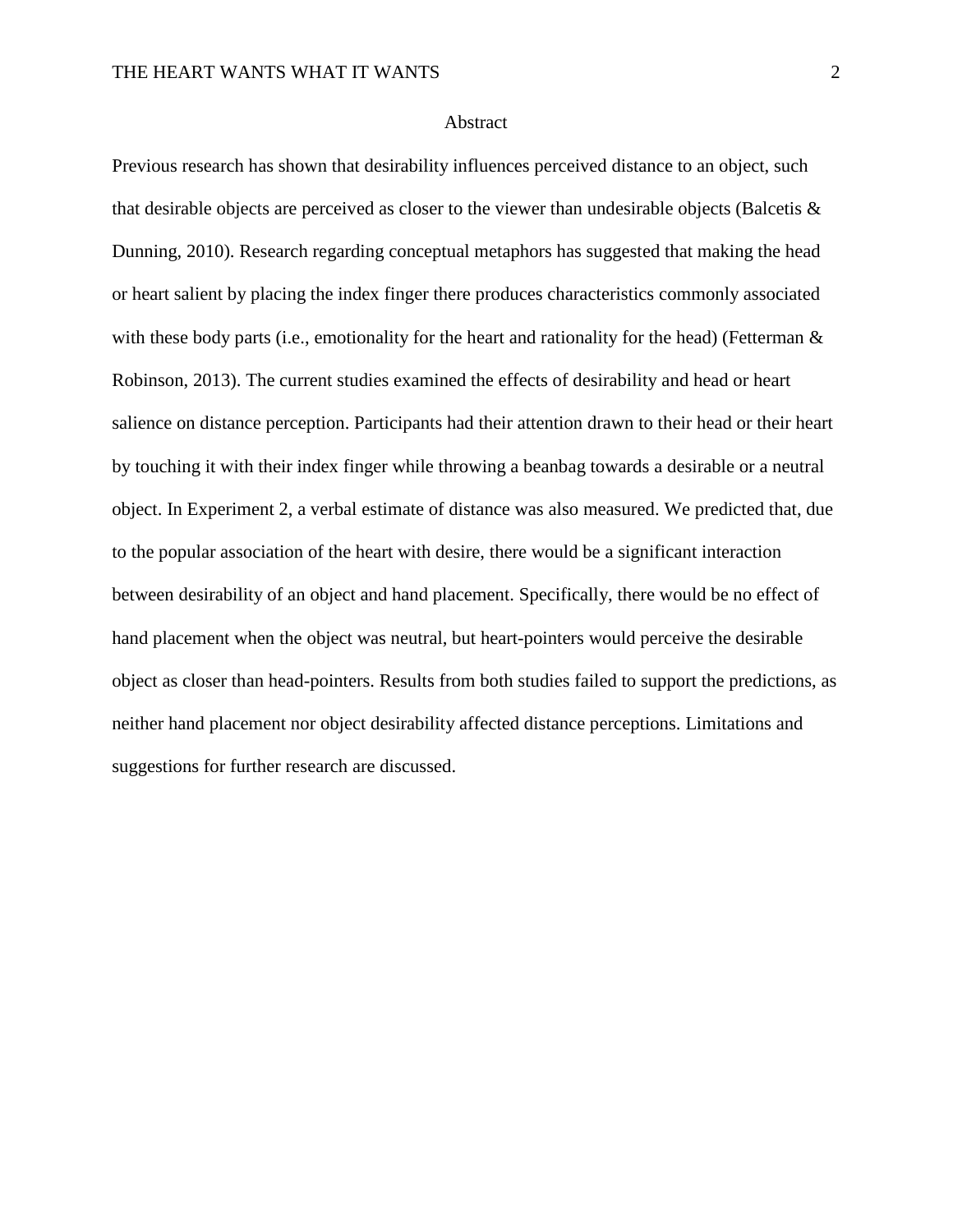#### The Heart Wants What It Wants: Effects of Desirability and Body Part Salience

#### on Distance Perceptions

While the phrase "seeing is believing," is often heard and expressed within popular culture, perhaps a more accurate statement would be "seeing is deceiving." Research within the field of cognitive psychology suggests that individuals' perceptions of the environment are not as objective as many would believe. Perception is distorted by a number of biases intended to optimize the ability to interact with surroundings. This idea is consistent with the theory known as embodied cognition, which proposes that the physical and psychological state of the human body affects cognitive and perceptual processes.

 One factor that influences the perception of an object is the extent to which is desired by the viewer (Balcetis & Dunning, 2010). Balcetis and Dunning (2010) found that participants perceived desirable objects as closer to them in space than undesirable objects. The effect was demonstrated across a variety of desirable objects, including those that fulfilled a physiological need (i.e., a bottle of water for thirsty participants), a social need (i.e., positive feedback), and a financial need (i.e., a \$100 bill or a \$25 gift card). Distance perceptions were measured using a haptic beanbag toss towards the object as well as a verbal estimate. In order to identify desirability as the variable that influenced distance perceptions, participants in one study estimated the distance to a \$100 bill – those in one condition were told that they had an opportunity to win the money and those in the other condition believed it belonged to the researcher. Participants who were told they could win the \$100 bill perceived it as closer than those who were not told of the opportunity to obtain it, suggesting that desirability itself, as opposed to potential confounds, affected distance perception.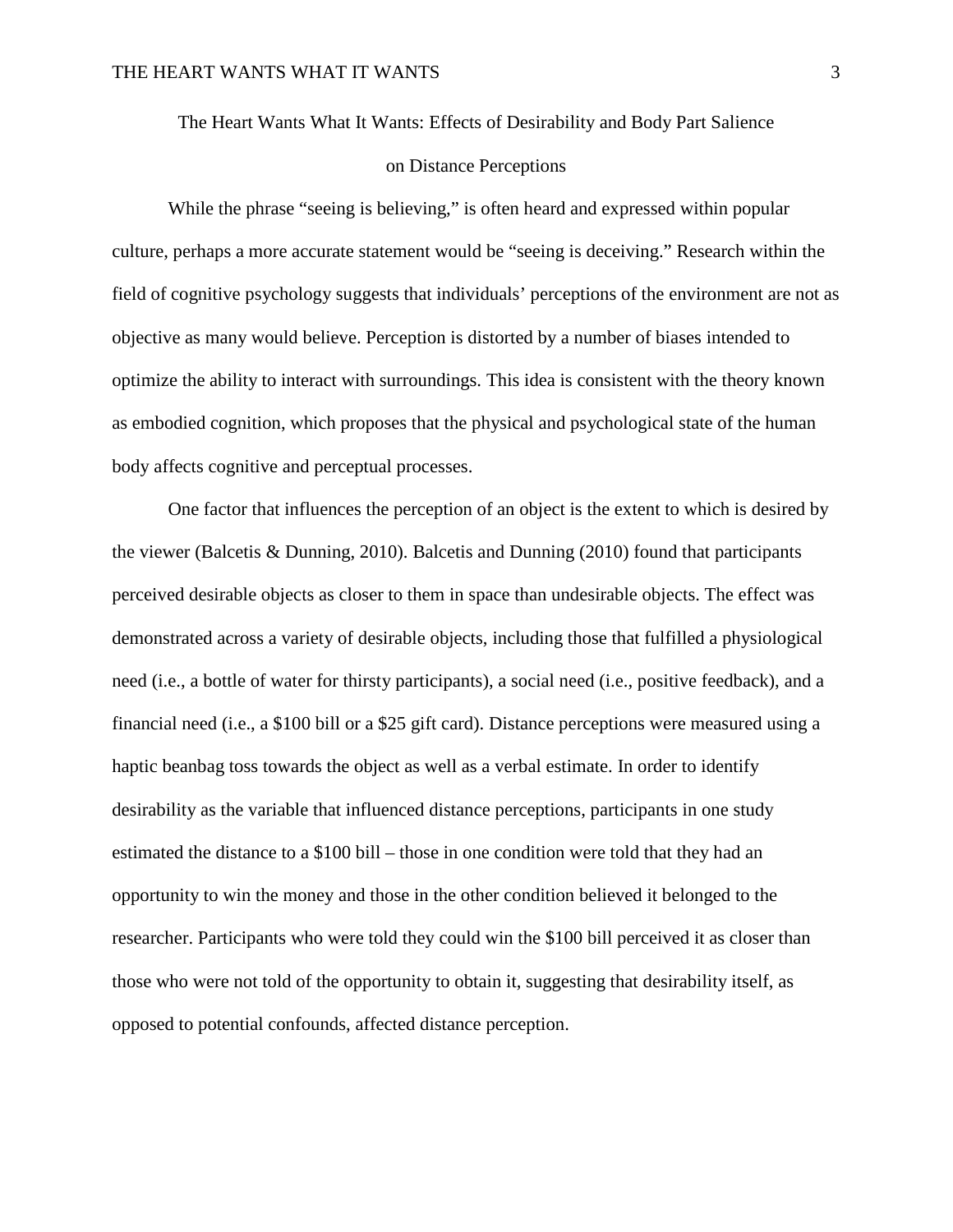Metaphors have also been shown to influence perception. Metaphors are tools that allow people to understand abstract concepts by relating them to simple, concrete experiences (Landau, Meier, & Keefer, 2010). For example, consider the idea of love. Individuals are better able to conceptualize love and relationships with a significant other using metaphors that refer to a physical journey, such as "where do you see us ten years down the road?," or "I think we need to slow down." Metaphors were traditionally thought of as purely linguistic elements, but recent research has shown that metaphors reflect the ways in which conceptual knowledge is represented. It has been suggested that metaphors operate in a different way than do schemas or simulation in influencing thoughts and attitudes. Thus, the influence of metaphors on perceptual tasks has been of increasing interest for psychologists in a variety of subdisciplines, including social and cognitive psychology.

 One category of metaphors that affects perception consists of those referring to the head and the heart. Metaphors about the heart suggest emotionality and, more specifically, a caring nature (i.e., saying that someone has a "big heart" suggests that he or she is extremely kind and loving). In contrast, metaphors about the head imply rationality and intelligence (i.e., telling people to "use their head" indicates that they need to think logically). Fetterman and Robinson (2013) examined the effects of head and heart metaphors using both correlational and experimental designs. In the correlational studies, participants were asked to self-locate in either their heart or their head. The question stated, "Irrespective of what you know about biology, which body part do you more closely associate with your self? (Choose one): heart or brain." Participants then completed personality tests, intelligence tests, and moral dilemmas. Those who self-located in the heart (heart-locators) were found to be more emotional, feminine, and interpersonally warm, and solved more moral dilemmas in emotional ways than those who self-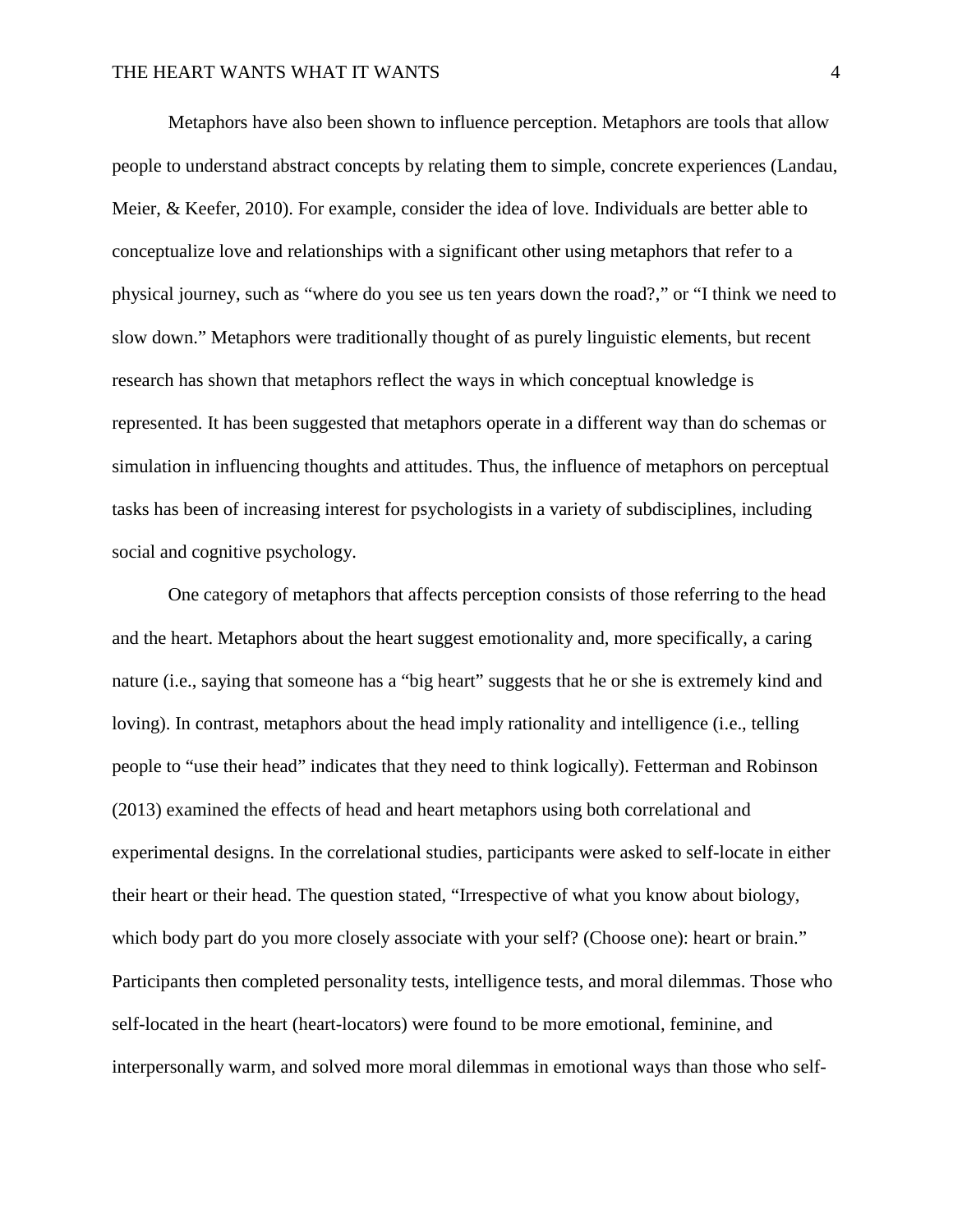#### THE HEART WANTS WHAT IT WANTS **FOLLOWING THE HEART** WANTS

located in the head (head-locators). Head-locators, on the other hand, correctly answered a greater percentage of general knowledge questions, described themselves as more logical, and solved more moral dilemmas in rational ways than heart-locators. In Fetterman and Robinson's (2013) experimental work, they manipulated the salience of the head or the heart by asking participants to place their dominant index finger on either the corresponding side of their temple (head condition) or the left portion of their upper chest (heart condition). After doing this, participants in the heart condition performed worse on a test of general knowledge and solved more moral dilemmas in emotional ways than those in the head condition. These results show that traits associated with the head or the heart are more accessible when the respective body part is made salient through touch.

 The current study combined the research of Balceitis and Dunning (2010) and Fetterman and Robinson (2013) to examine how the head or heart manipulation moderates the effect of object desirability on distance perception. Desirability is often associated with the heart, as exemplified in metaphors such as, "the heart wants what it wants." Hence, we hypothesized that increased heart salience decreases perceived distance from desirable objects more than increased head salience, but that this effect does not exist when objects are neutral. If our hypothesis is supported, this would demonstrate that the head or heart manipulation is not relevant in all contexts but that it is related to desirability.

 Our research represented a novel combination of the methodologies employed by Balceitis and Dunning (2010) and Fetterman and Robinson (2013). In this study, we asked participants to touch either their head or their heart (as in Fetterman and Robinson (2013)) and measured their perceptions of distance from either a desirable or a neutral object using a beanbag toss towards the object (as in Balcetis and Dunning (2010)). We operationalized the variable of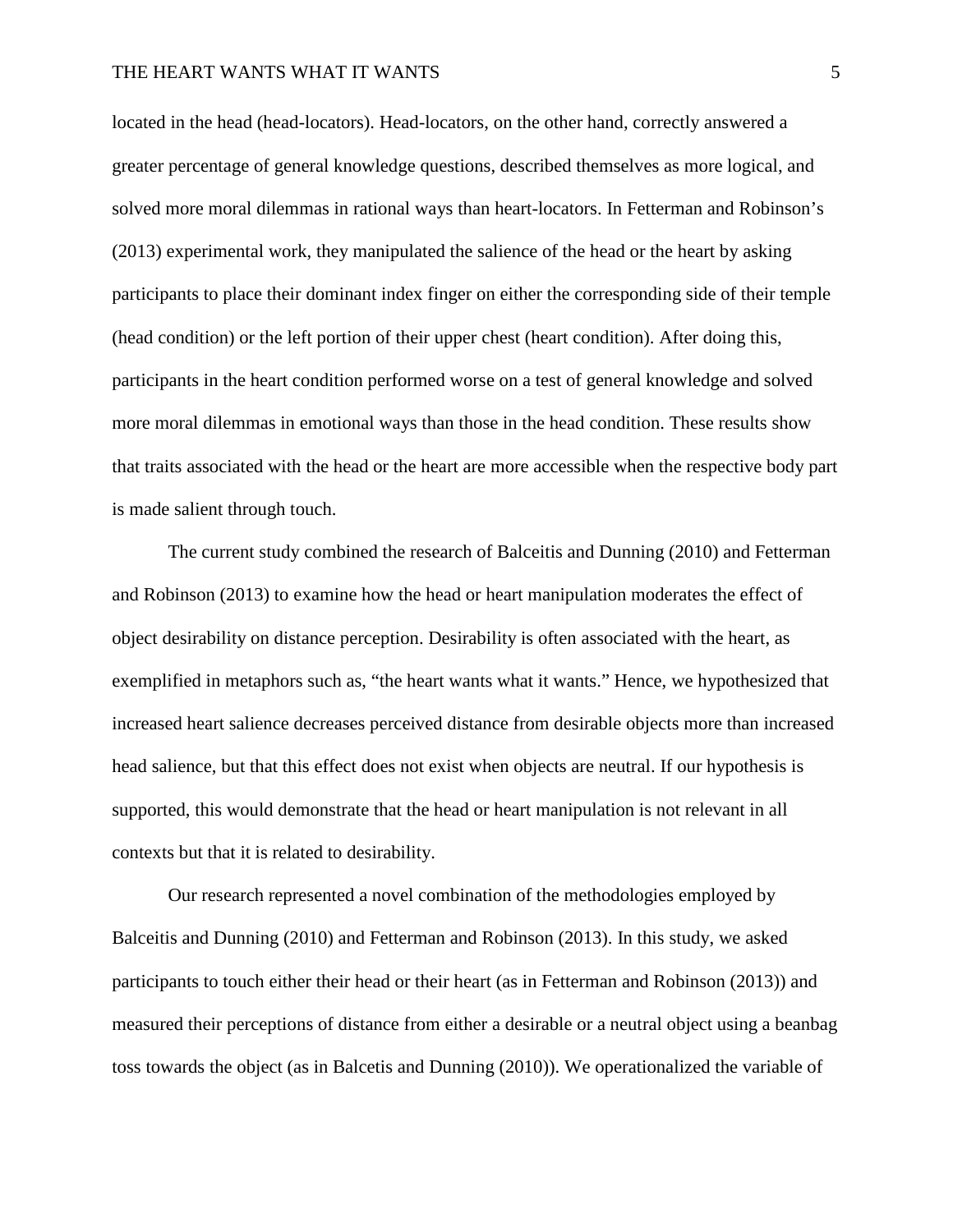distance perception as a haptic beanbag toss due to Balcetis and Dunning's (2010) success in finding an effect of desirability on distance perception when using this measurement. We predicted that there would be a significant interaction between desirability of object and hand placement. Specifically, we predicted that there would be no effect of hand placement when the object was neutral (i.e., throwing distances would be equal in the head and the heart conditions), but that when the object was desirable, heart-pointers would perceive the object as significantly closer than head-pointers (i.e., throwing distances would be shorter in the heart condition than in the head condition).

#### **Experiment 1**

#### **Method**

#### **Participants**

Sixty-one Gettysburg College students ( $M_{age} = 20.07$ ,  $SD = 1.10$ ) participated in the study. Of the participants, 45 were women and 16 were men. The participants were recruited via word of mouth and email communication. Individuals volunteered to participate in the study, and received no course credit or financial compensation. One participant was excluded from the analysis because of a failure to maintain the assigned hand placement, leaving a total of 60 participants.

#### **Procedure**

We employed a 2 (desirability: desirable object, neutral object) x 2 (hand-placement: head, heart) between-subjects design. Each researcher tested five participants in the four treatment conditions. Participants were randomly assigned to a condition. The dependent variable was participants' perceived distance away from the object, which was operationalized as the number of inches that participants threw the beanbag from the starting line. Ethical approval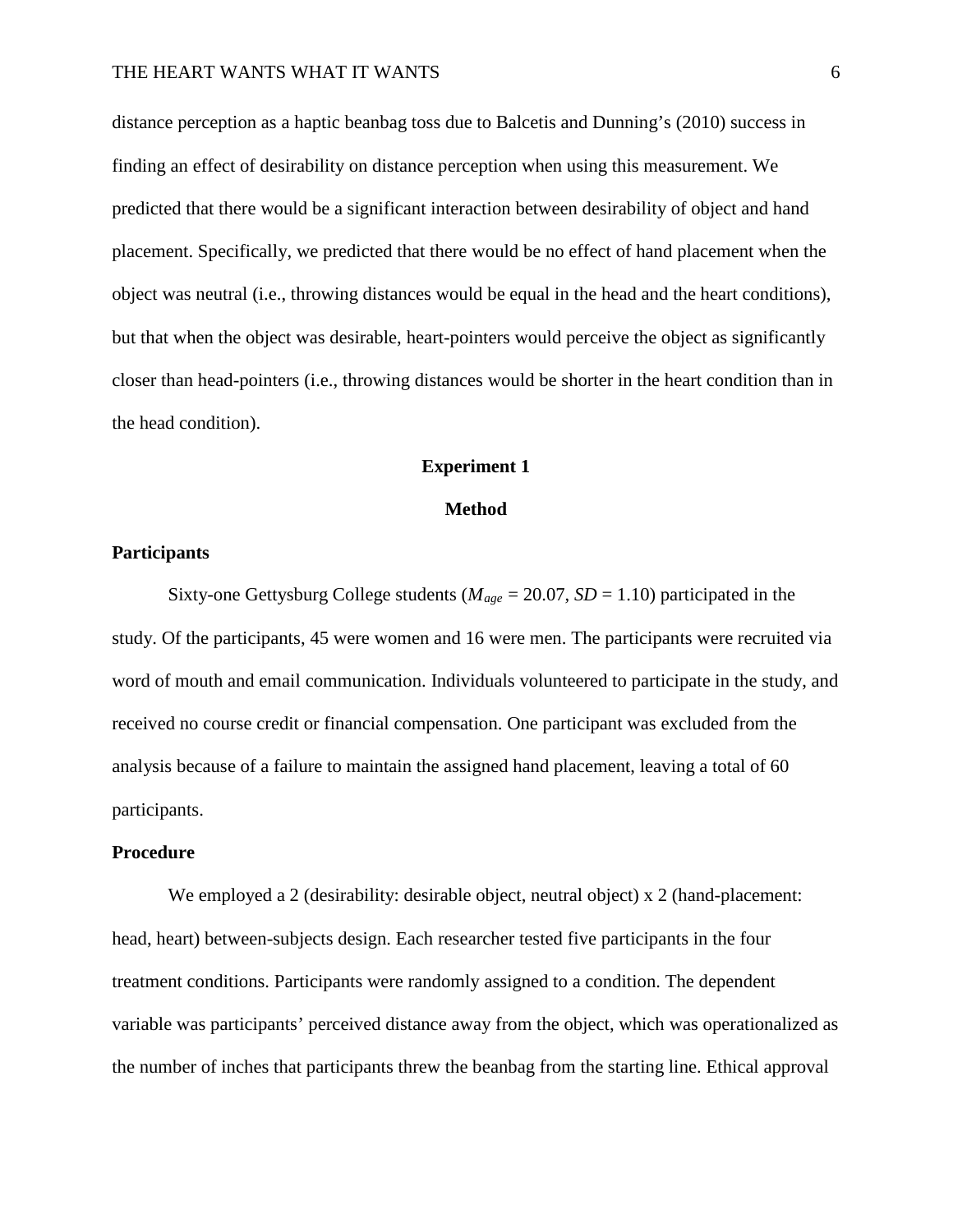for the experimental procedure was provided by the instructor of the Psychology 315 course at Gettysburg College.

Participants met the researcher in a designated hallway of the Gettysburg College Science Center. They read and signed the informed consent form provided by the researcher. Next, participants filled out a short questionnaire with demographic information, as well as questions about hand dominance and prior athletic experience. The researcher explained that the current study examined the effects of hand dominance on throwing accuracy. Participants were then informed that their goal was to throw a beanbag as close to an object as they could. The beanbag was approximately 6 inches x 6 inches, and weighed between 14 and 16 ounces. It was covered in plastic wrap to prevent it sliding from the original position in which it landed. Participants were randomly assigned to throw the beanbag at either a \$25 Amazon gift card (desirable object) or a Gettysburg College student ID card belonging to one of the researchers (neutral object). These two objects were of the same size, approximately 3.38 inches x 2.13 inches, and were taped to the ground 156 inches from the marked starting line. The distance between the starting line and the objects was the same as that used by Balcetis and Dunning (2010). In the desirable object condition, participants were told that the participant who threw the beanbag the closest to the gift card would win the gift card at the end of the duration of the study.

All participants were told that they were in the dominant hand condition and would use their dominant hand to throw the beanbag. The researcher then explained that, in order to be sure that their non-dominant hand did not influence their throwing (due to aiming, balance, etc.), they would place the index finger of their non-dominant hand in a specific location. Participants assigned to the head condition were told to place their non-dominant index finger on the corresponding side of their temple. Those assigned to the heart condition were told to place their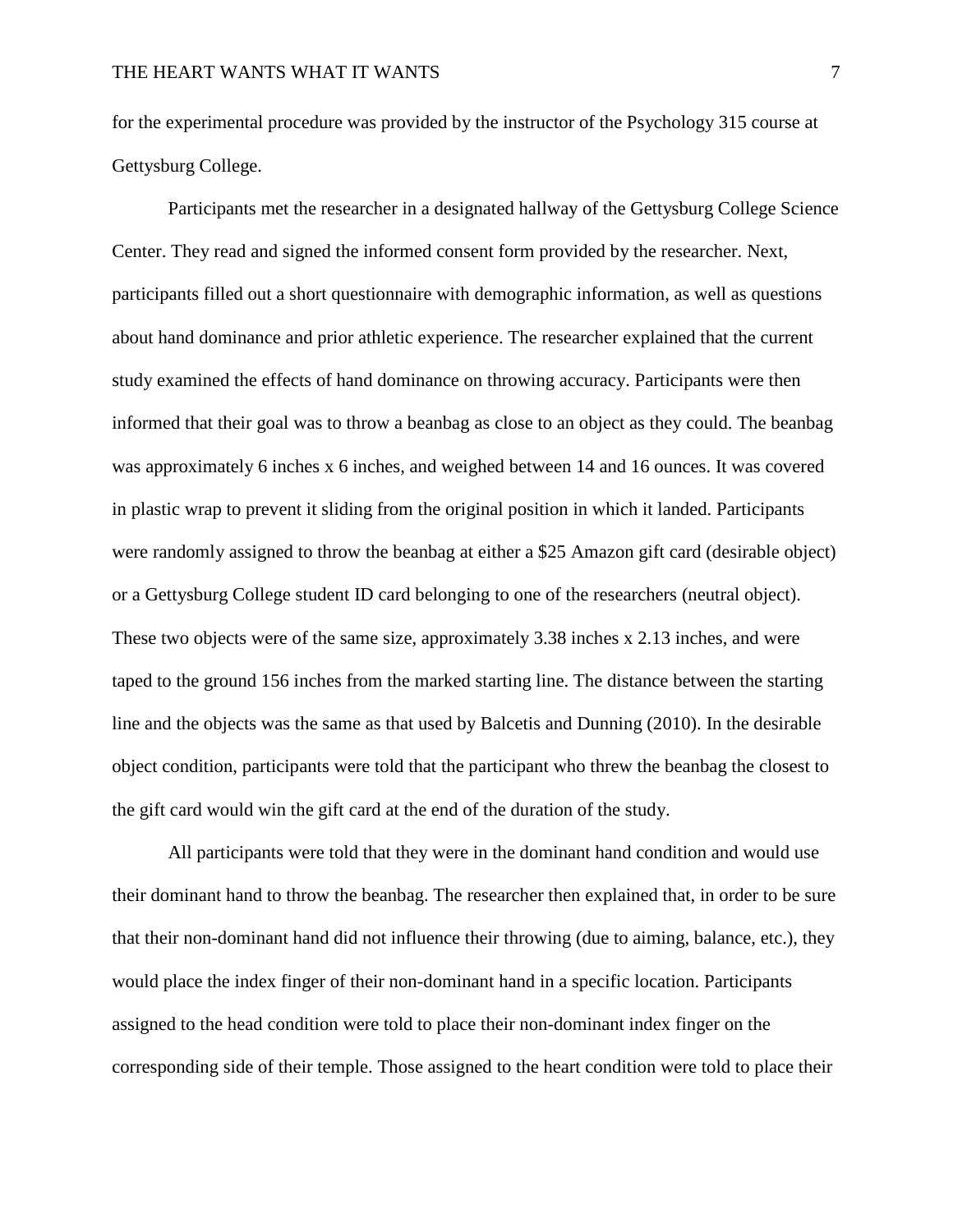#### THE HEART WANTS WHAT IT WANTS  $\sim$

non-dominant index finger on the left portion of their upper chest. These hand placements were identical to those used in Fetterman and Robinson (2013). Participants then threw the beanbag from the designated starting line towards the object. Each participant was given one throw.

After participants threw the beanbag, the researcher used a tape measure to measure the distance between the object and the beanbag, and informed them how far their throw was from the object. It is important to note, however, that the metric of interest to the study was the total distance of the throw from the starting line, rather than the distance of the throw from the object. The researcher then asked participants to fill out a short questionnaire, which included a manipulation check, a measure of suspicion, and the following question from Fetterman and Robinson (2013): "Irrespective of what you know about biology, which body part do you more closely associate with your self? (Choose one): heart or brain." Once participants finished the questionnaire, the researcher debriefed them.

#### **Results and Discussion**

We conducted a between-subjects analysis of variance (ANOVA) to examine the effects of hand placement (head, heart) and object desirability (desirable, neutral) on distance perception. The interaction between hand placement and object desirability, as well as the main effects of hand placement and object desirability, were non-significant, all *F*'s < 1.0. Means and standard deviations are displayed in Table 1.

A manipulation check conducted with a between-subjects *t*-test showed that the gift card  $(M = 5.33, SD = 1.63)$  was significantly more desirable than the ID card  $(M = 3.40, SD = 1.92)$ ,  $t(58) = 4.21$ ,  $p < .001$ . This suggests that the manipulation of object desirability was successful.

Results from Experiment 1 did not support our hypothesis. Neither hand placement nor object desirability affected distance perceptions.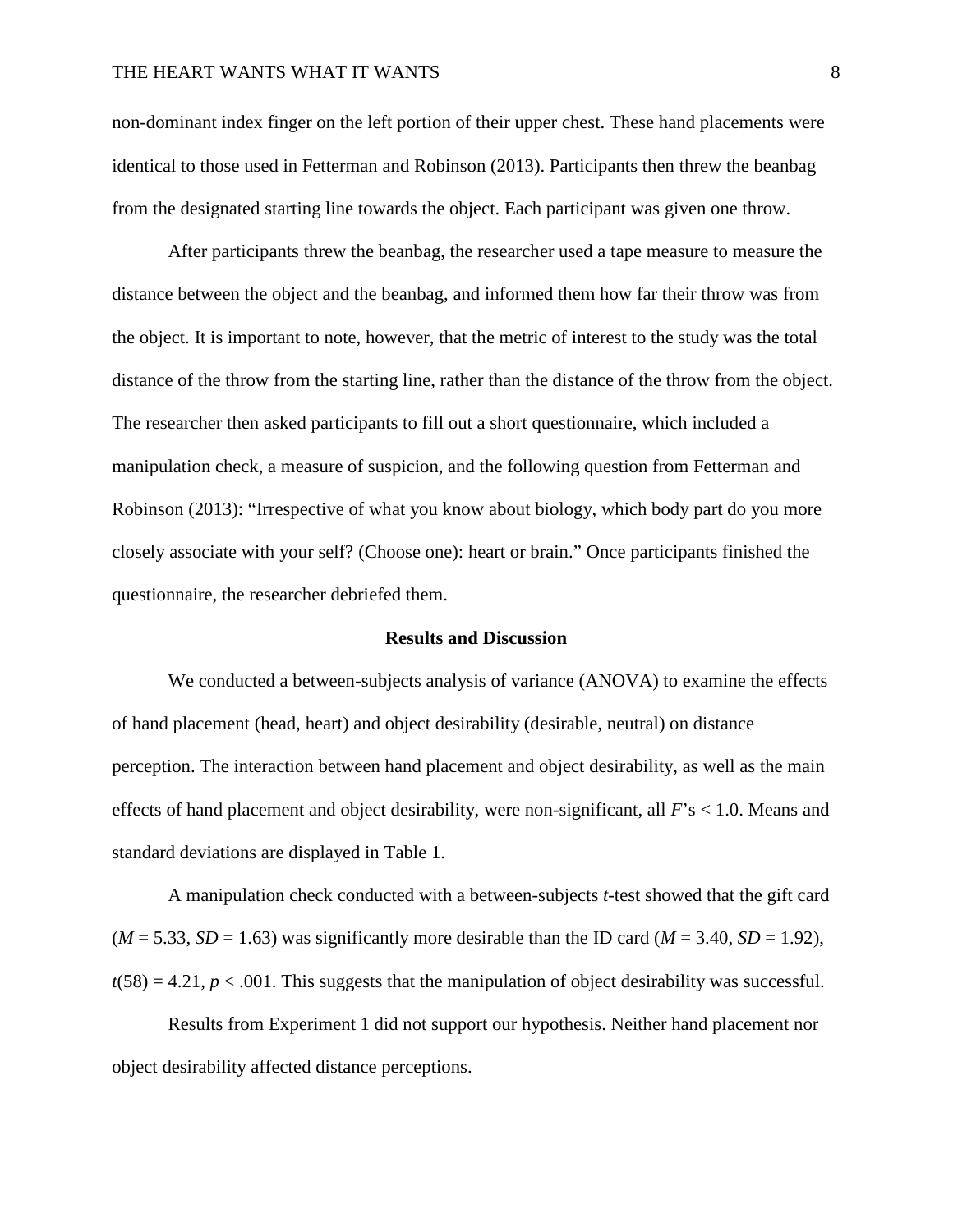#### **Experiment 2**

A second experiment was conducted with the hopes of improving upon the design of Experiment 1. In Experiment 1, several participants interpreted the ID card as representative of the researcher, which biased desirability ratings. Therefore, the neutral object was changed from one of the researcher's Gettysburg College student ID cards to a piece of black paper with the same dimensions. Second, participants in Experiment 1 may not have held the assigned hand position for a period of time long enough to affect salience of the corresponding body part. Carney, Cuddy and Yap (2010) found significant body posture effects after individuals held assigned positions for two minutes, so participants in Experiment 2 held their index finger to their head or their heart for at least two minutes before making distance judgments. This was accomplished by giving participants two minutes to complete items on a Remote Associates Test (RAT), developed by Mednick (1962) as a measure of creativity. A question was added to both the initial questionnaire and the final questionnaire to make the written RAT task appear connected to the purpose of the study. Proffit (2006) suggested that verbal perceptual estimates are less accurate and more susceptible to bodily effects than haptic perceptual estimates, so before throwing the bean bag towards the object, participants in Experiment 2 verbally estimated the distance between themselves and the object. Lastly, the distance between the starting line and the object was increased from 156 inches to 192 inches. This change was made in order to allow for more variation in distance estimates than in Experiment 1.

The predictions of Experiment 2 were the identical to those of Experiment 2. We predicted that participants in the heart condition would perceive the desirable object as closer than participants in the head condition, causing heart-pointers to provide shorter verbal estimates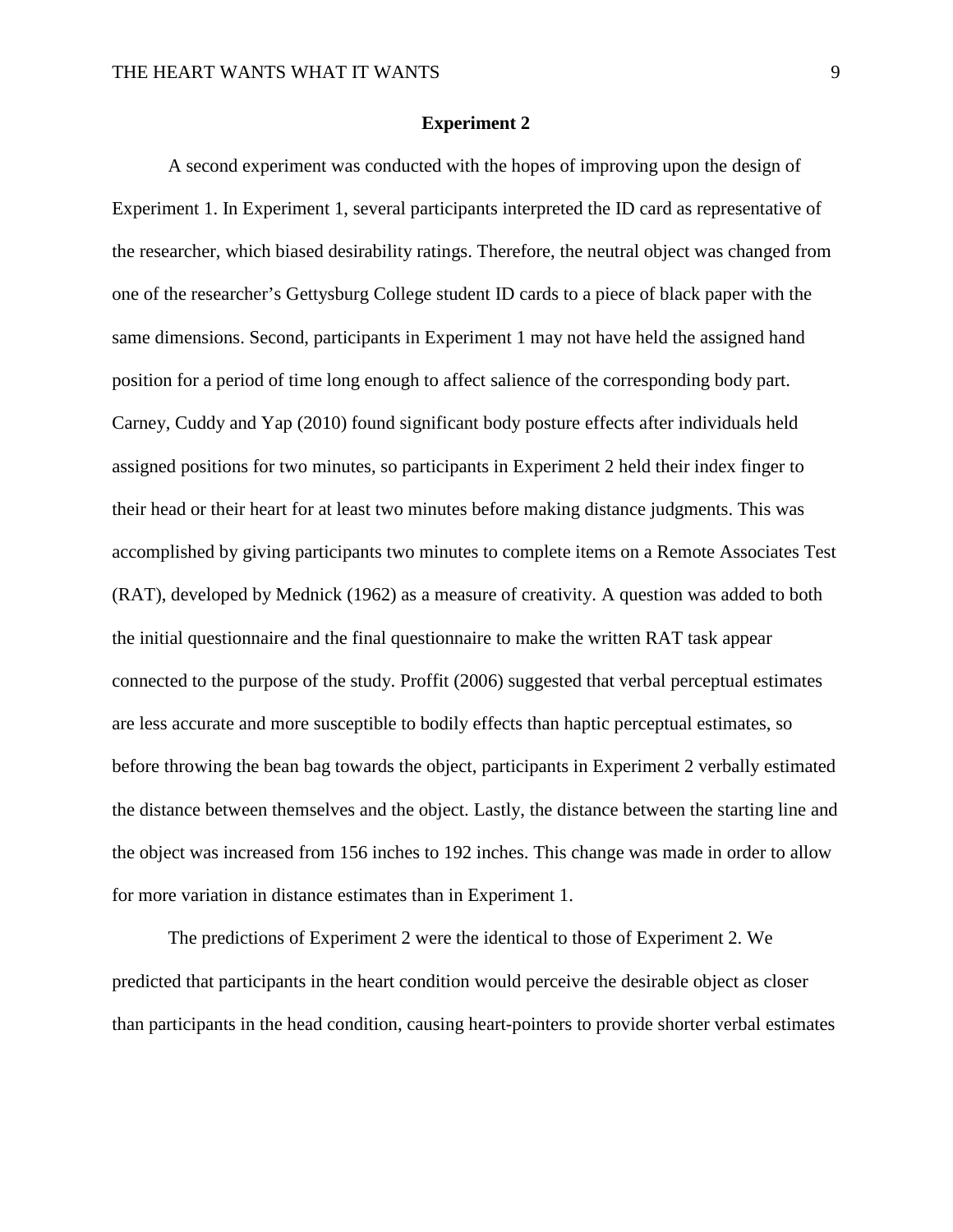and to throw the beanbag shorter distances than head-pointers. We predicted no effect of hand placement when the object was neutral.

#### **Method**

#### **Participants**

The study included 65 Gettysburg College students ( $M_{age} = 19.85$ ,  $SD = 1.15$ ) who had not taken part in Experiment 1. Of the participants, 47 were women and 18 were men. As in Experiment 1, individuals were recruited via word of mouth and email communication and volunteered to participate. Five participants were excluded from the analysis – the researchers failed to show three participants a ruler for reference, one participant had completed Experiment 1, and one participant threw the beanbag overhand. This resulted in 60 total participants.

At the conclusion of Experiment 2, all 126 participants were entered in a randomized drawing to win the \$25 Amazon gift card.

#### **Procedure**

We employed the same 2x2 between-subjects design as in Experiment 1. The sole difference in research design was that the dependent variable of distance perception was operationalized as both a haptic beanbag throw and a verbal estimate.

The procedure of Experiment 2 was identical to that of Experiment 1, apart from the changes described below. Participants met the researcher in a lab room belonging to the Gettysburg College Psychology Department, and were told that the current study examined the effects of hand dominance on task performance. They completed the same questionnaire as in Experiment 1, with an additional item about the extent to which they enjoyed reading for pleasure. Next, all participants were told they were in the dominant hand condition, and would complete two tasks with their dominant hand – one written task and one throwing task.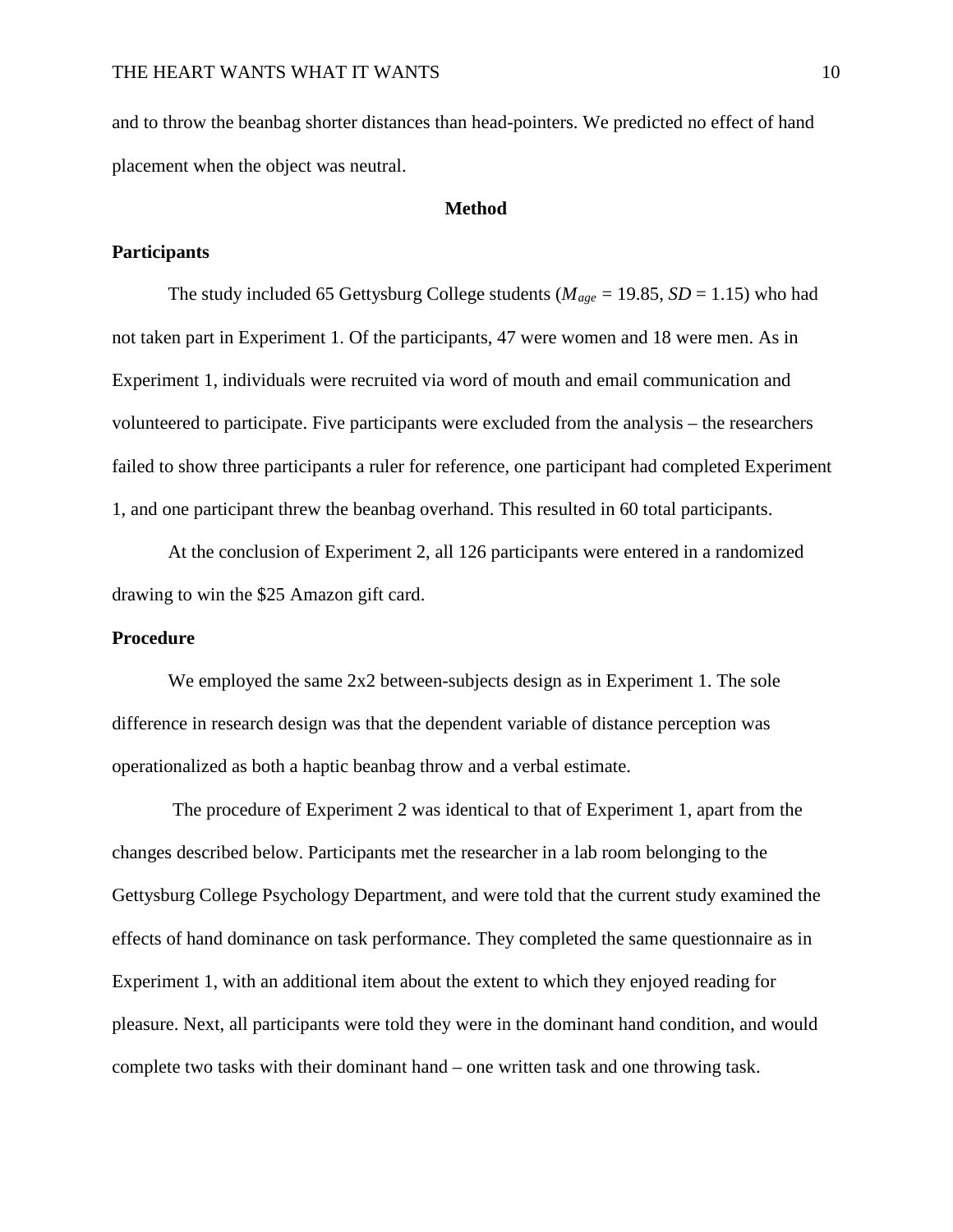Participants were instructed to place the index finger of their non-dominant hand on either their temple or their upper chest, and the researcher demonstrated the pose. While maintaining this position, participants were given two minutes to complete as many items as possible on the RAT. Participants and the researcher then moved into the hallway connecting adjacent lab rooms. While standing at the designated starting line, participants were shown a 1-foot ruler for reference, and were asked to verbally estimate the distance between themselves and the object. The object was either a \$25 Amazon gift card participants believed they had the chance to win or a piece of black paper. After making a verbal estimate, participants were instructed to throw the beanbag towards the object using an underhand toss (this specification was added to control for differences between underhand and overhand tosses), and were given one throw. The assigned hand position was held during the entire duration of the throwing task. The final questionnaire, which contained an added question about confidence in handwriting abilities, was administered in the lab room.

#### **Results and Discussion**

We conducted a between-subjects analysis of variance (ANOVA) to examine the effects of hand placement (head, heart) and object desirability (desirable, neutral) on the haptic measure of distance perception. The interaction between hand placement and object desirability, as well as the main effects of hand placement and object desirability, were non-significant, all *F'*s < 1.0. Means and standard deviations are displayed in Table 2.

We conducted a between-subjects ANOVA to examine the effects of hand placement and object desirability on the verbal measure of distance perception. The interaction between hand placement and object desirability and the main effects of hand placement and object desirability were non-significant, all  $F$ 's  $< 1.0$ . Means and standard deviations are displayed in Table 3.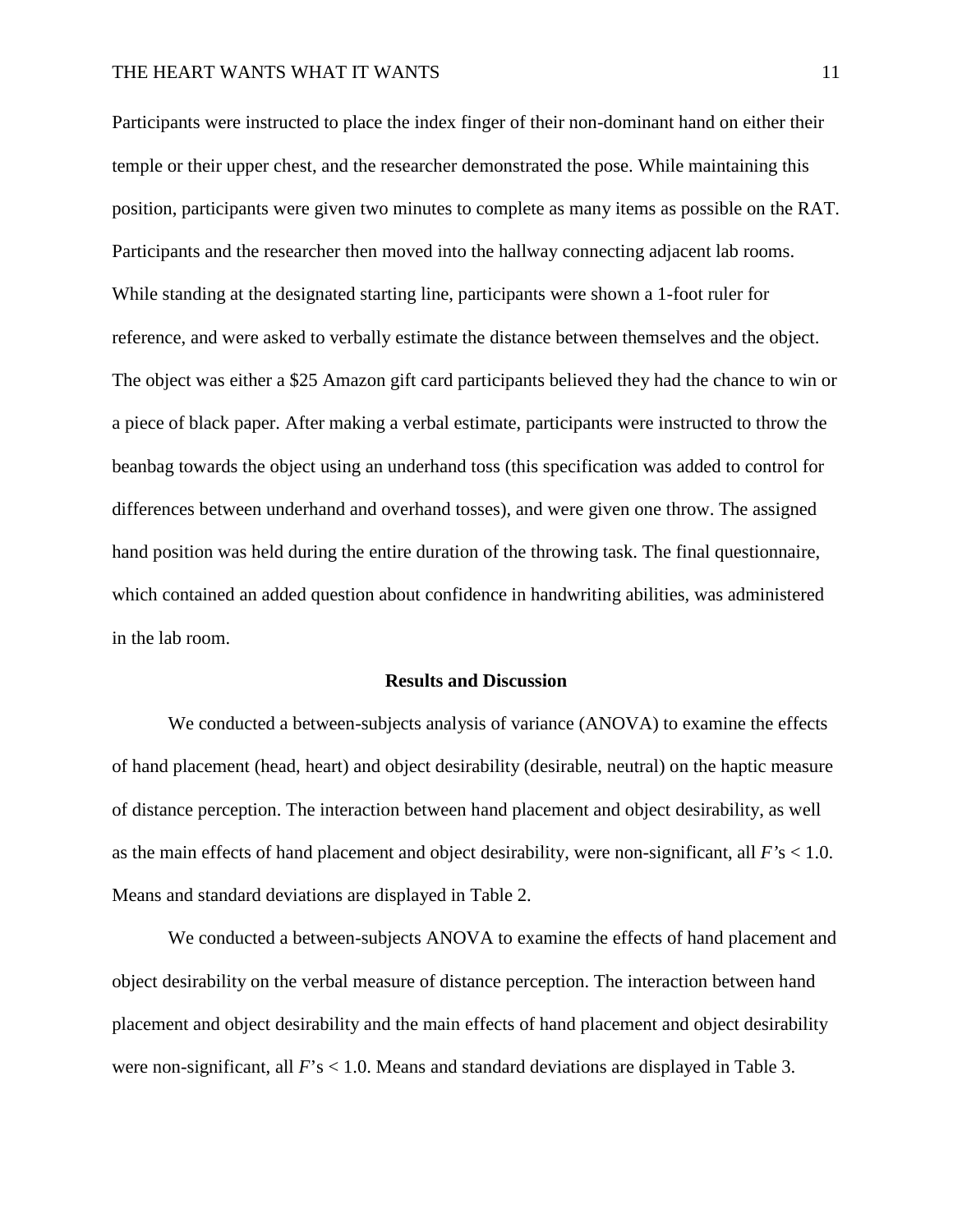A manipulation check conducted using a between-subjects *t*-test showed that the gift card was not significantly more desirable than the piece of paper,  $t(58) = 1.16$ ,  $p = .13$ , suggesting that desirability was not successfully manipulated in Experiment 2.

We conducted a within-subjects *t*-test to examine the effects of measure type (haptic, verbal) on distance perceptions. Prior to conducting this test, absolute value accuracy scores were calculated by subtracting the actual distance between the starting line and the object from the perception of this distance. Haptic estimates of distance  $(M = 15.87, SD = 13.18)$  were more accurate than verbal estimates of distance  $(M = 53.20, SD = 39.05)$ ,  $t(59) = -6.83, p < .001$ .

The results of Experiment 2 did not support our hypothesis, as distance perceptions measured using a haptic beanbag toss and a verbal estimate were not influenced by hand placement or by object desirability.

#### **General Discussion**

The data from both Experiment 1 and Experiment 2 failed to support our hypothesis. We hypothesized that hand placement would moderate the effect of object desirability on the perceptions of distance between the viewer and the object. A desirable object would be perceived as closer when the heart is salient than when the head is salient, but there would be no such effect of body part salience for a neutral object. In Experiment 1, there was no significant interaction or significant main effects when distance perception was operationalized as a haptic beanbag toss. Experiment 2 found the same non-significant results using a haptic measure of distance perception, as well as using a verbal measure of distance perception.

Experiment 1 used the same desirable object (a \$25 gift card the participants believed they had the chance to win), distance perception measurement (haptic beanbag toss), and distance between the starting line and the object (156 inches) as did Balcetis and Dunning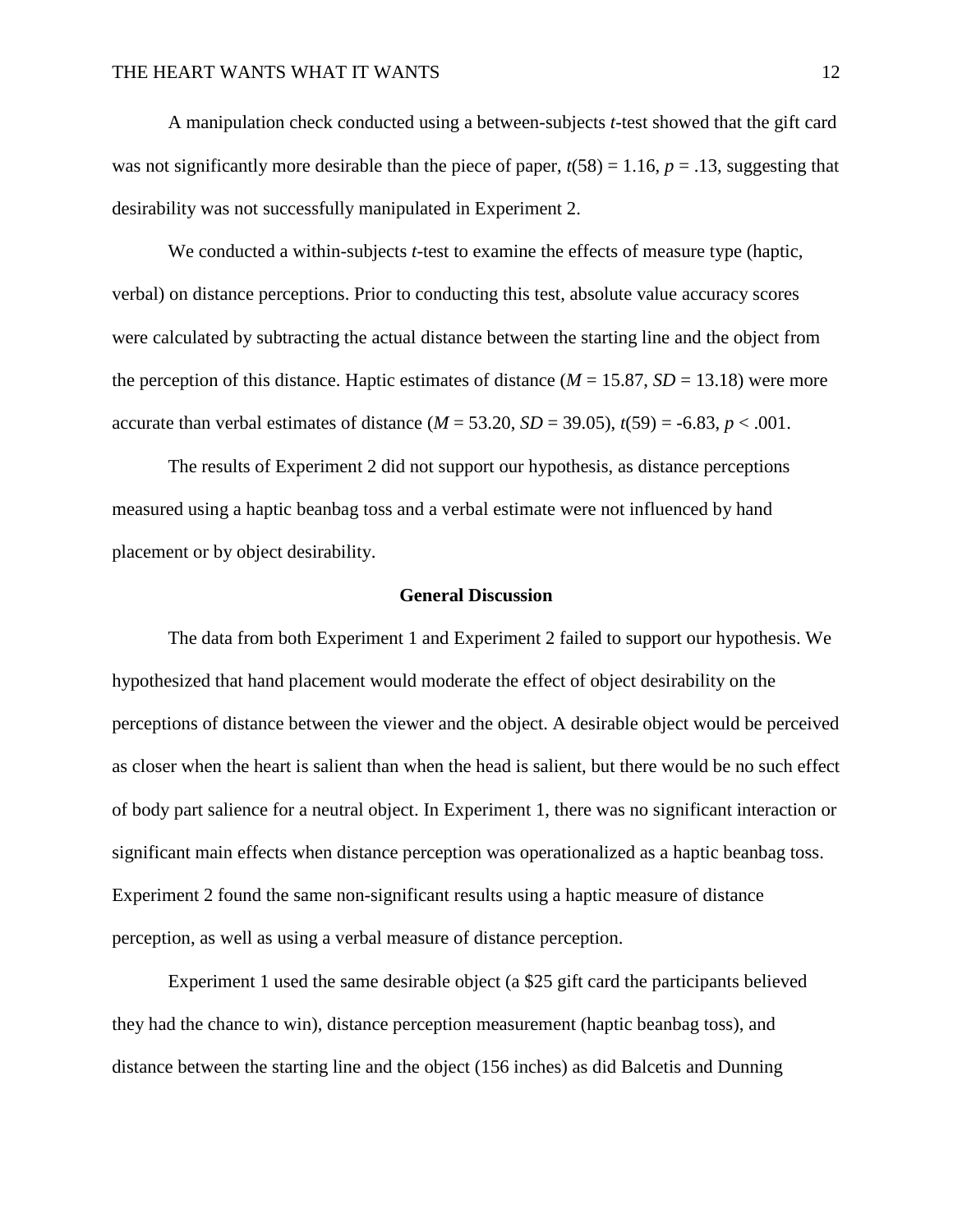(2010). Therefore, our failure to replicate the finding that desirable objects are perceived as closer than neutral objects calls its validity into question. It may be that desirability does not influence distance perceptions, as our results would suggest. Future research should continue to examine these two variables to determine whether the relationship suggested by Balcetis and Dunning (2010) exists.

Interestingly, Experiment 2 showed that participants were more accurate in estimating the distance between themselves and the object when throwing a beanbag towards it than when making a verbal estimate. This caused beanbag tosses to be significantly more on target than verbal estimates. Proffitt (2006) found that individuals' haptic estimates of environmental features were more accurate and less influenced by bodily states than their verbal estimates. Our results suggest the same pattern, providing further support for Proffitt's (2006) theory that nonconscious (haptic) and conscious (verbal) perceptual processes may be controlled by different mechanisms.

One possible explanation for the discrepancy between our results and Fetterman and Robinson's (2013) is that they had participants touch their head or heart with their dominant hand, whereas we had participants touch their head or heart with their non-dominant hand. This switch was necessary due to our desire to have participants throw the beanbag with their dominant hand. However, it may be that the traits associated with a certain body part do not become as accessible when that body part is touched with the non-dominant hand than when it is touched with the dominant hand.

There are several limitations to the current research. Proffitt, Stefanucci, Banton, and Epstein's (2003) studies regarding embodiment and distance perception placed participants approximately 158 to 551 inches away from the target object. In Experiment 1, the distance was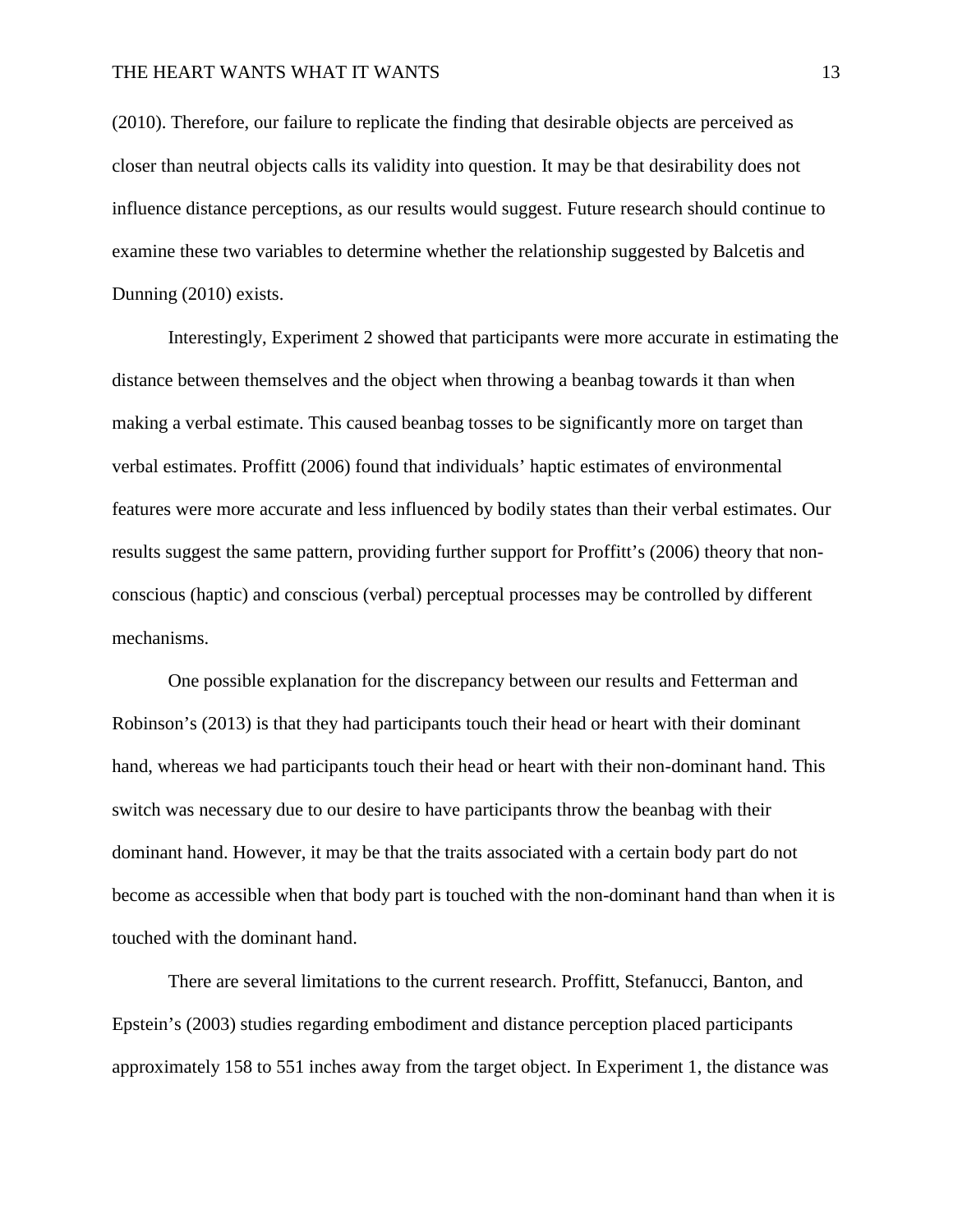shorter than any of those used by Proffitt et al. (2003). Although the distance was extended in Experiment 2, it was nevertheless shorter than many of those used by Proffitt et al. (2003). It is possible that a longer length between our participants and the object may have been necessary to find a moderating effect of hand placement on distance perceptions to a desirable or neutral object. A second limitation is that in Experiment 1, when one of the researcher's ID cards was used as the neutral object, the desirability manipulation was successful. In Experiment 2, however, the \$25 Amazon gift card was not rated as significantly more desirable than the neutral piece of black paper. It is unclear why this occurred, but is a limitation of Experiment 2. Finally, there was a small sample size in the current studies, with 15 participants in each of the four conditions. This resulted in low power.

Future studies should continue to examine the variables included in the present research. As mentioned above, it is important that further attempts are made to replicate the relationship between object desirability and distance perception suggested by Balcetis and Dunning (2010). Research should also investigate the effect of using one's dominant or non-dominant hand to draw attention to the head or heart on the salience of corresponding traits. It may be that the effects produced by touching the head or the heart with the dominant hand are different than when the non-dominant hand is used to touch these body parts. Lastly, researchers should investigate the potential relationship between heart salience and feelings of desirability. Whether touching the heart makes objects more desirable is a worthwhile research question that could lend support to theories regarding the role of metaphors in cognitive processing.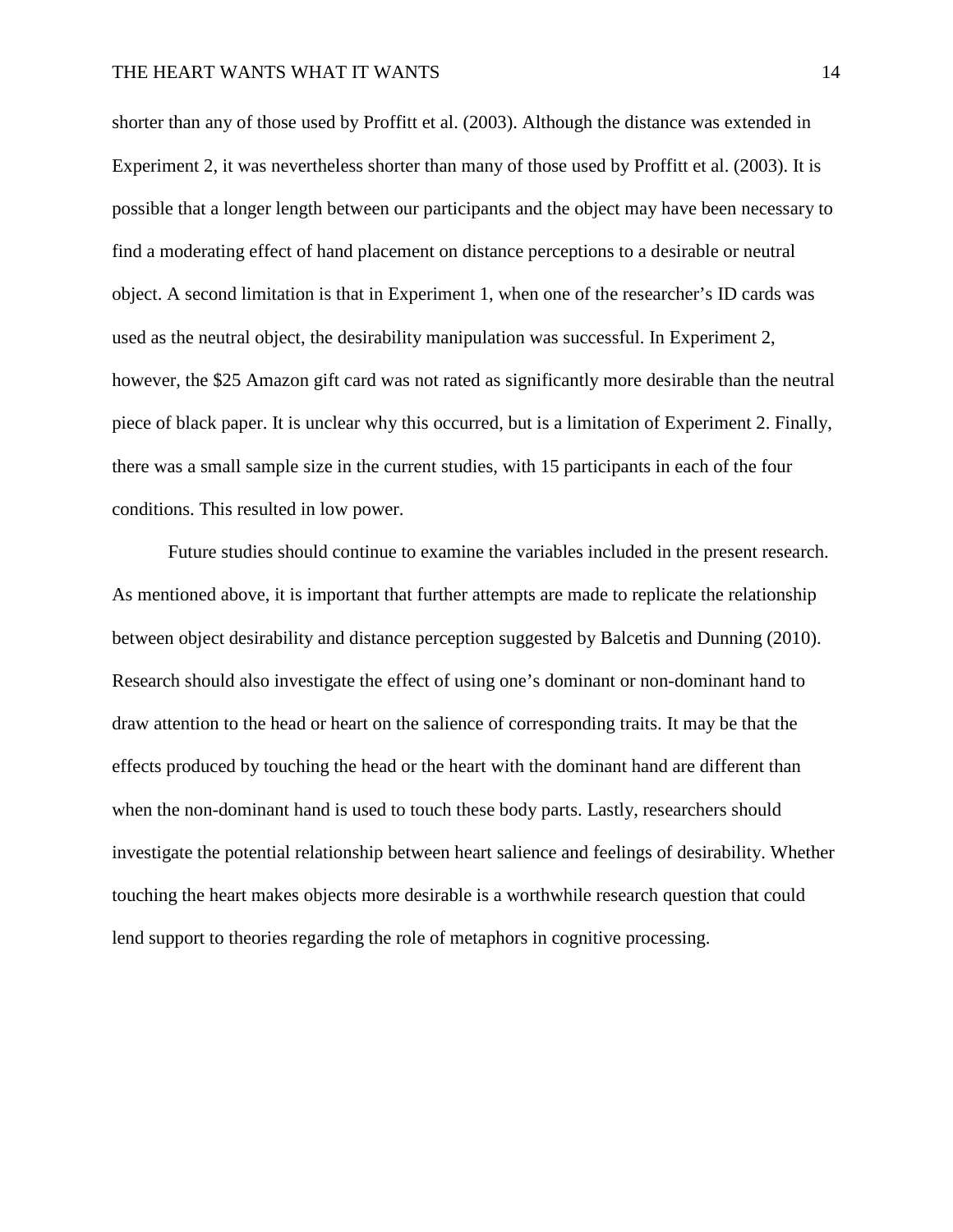#### References

- Balcetis, E., & Dunning, D. (2010). Wishful seeing: More desired objects are seen as closer. *Psychological Science, 21,* 147-152. doi:10.1177/0956797609356283
- Carney, D.R., Cuddy, A.J.C., & Yap, A.J. (2010). Power posing: Brief nonverbal displays affect neuroendocrine levels and risk tolerance. *Psychological Science*, *21*, 1363-1368. doi: 10.1177/0956797610383437
- Fetterman, A.K., & Robinson, M.D. (2013). Do you use your head or follow your heart? Selflocation predicts personality, emotion, decision making and performance. *Journal of Personality and Social Psychology, 105,* 316-334. doi:10.1037/a0033374
- Landau, M.J., Meier, B.P., & Keefer, L.A. (2010). A metaphor-enriched social cognition. *Psychological Bulletin, 136,* 1045-1067. doi: 10.1037/a0020970
- Mednick, S. (1962). The associative basis of the creative process. *Psychological Review, 69*, 220-232. doi: 10.1037/h0048850
- Proffitt, D.R. (2006). Embodied perception and the economy of action. *Perspectives on Psychological Science*, *1*, 110-122. doi: 10.1111-j.1745-6916.2006.00008.x
- Proffitt, D. R., Stefanucci, J., Banton, T., & Epstein, W. (2003). The role of effort in perceiving distance*. Psychological Science, 14*, 106-112. doi:10.1111/1467-9280.t01-1-01427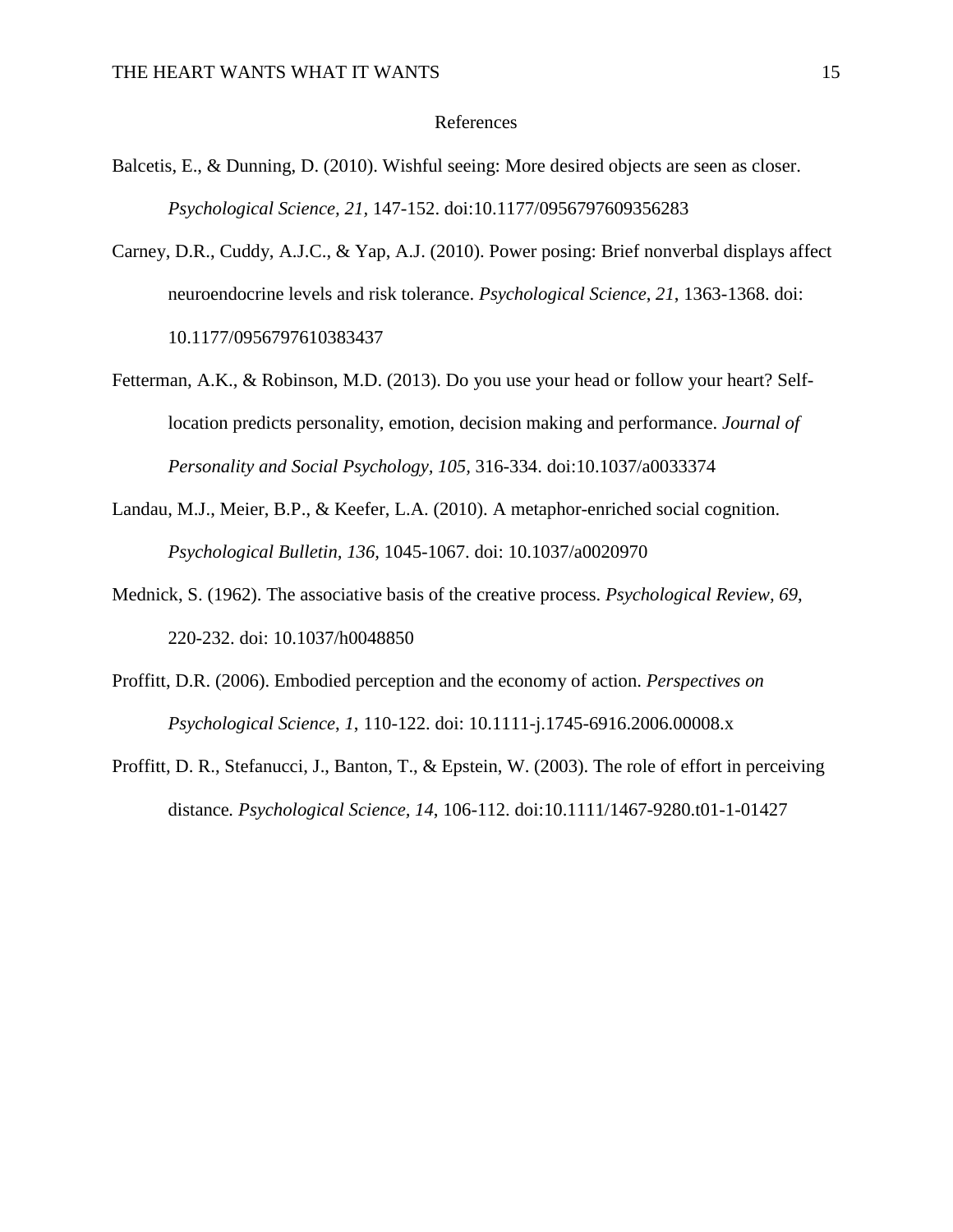### Table 1

*Mean Distance Perception (and Standard Deviations) as a Function of Object Desirability and Hand Placement*

|                       | <b>Object Desirability</b> |                               |  |
|-----------------------|----------------------------|-------------------------------|--|
| <b>Hand Placement</b> | Desirable                  | Neutral                       |  |
| Head                  |                            | 143.08 (21.10) 146.47 (22.58) |  |
| Heart                 |                            | 151.86 (17.53) 145.79 (22.84) |  |

*Note*. Distance perception was measured as inches between the starting line and the landed beanbag. The actual distance between the starting line and the object was 156 inches.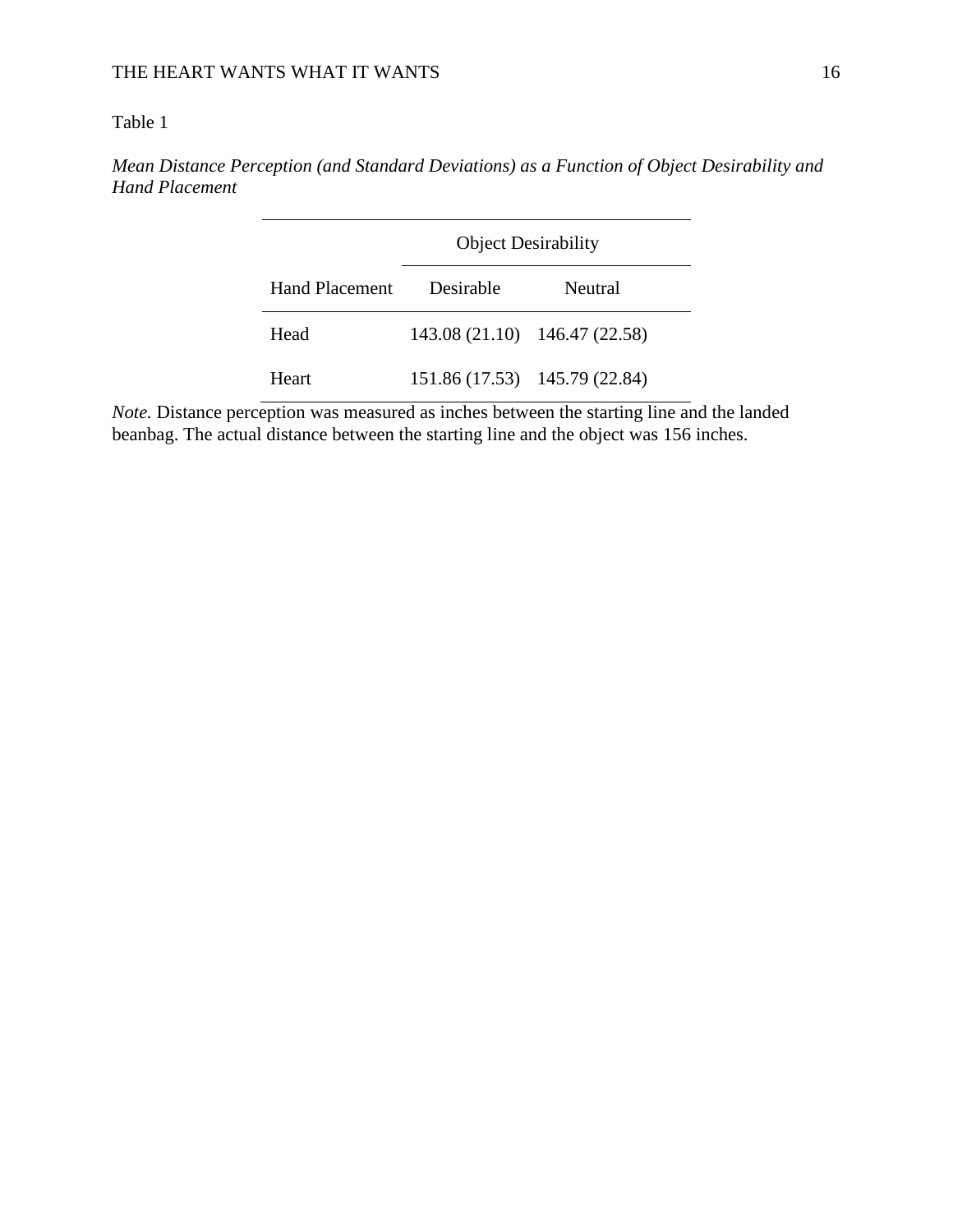#### Table 2

*Mean Distance Perception (and Standard Deviations) Measured Haptically as a Function of Object Desirability and Hand Placement*

|                       | <b>Object Desirability</b>    |         |  |
|-----------------------|-------------------------------|---------|--|
| <b>Hand Placement</b> | Desirable                     | Neutral |  |
| Head                  | 204.14 (25.21) 196.13 (14.25) |         |  |
| Heart                 | 195.03 (21.71) 195.98 (17.27) |         |  |

*Note.* Distance perception was measured as inches between the starting line and the landed beanbag. The actual distance between the starting line and the object was 192 inches.